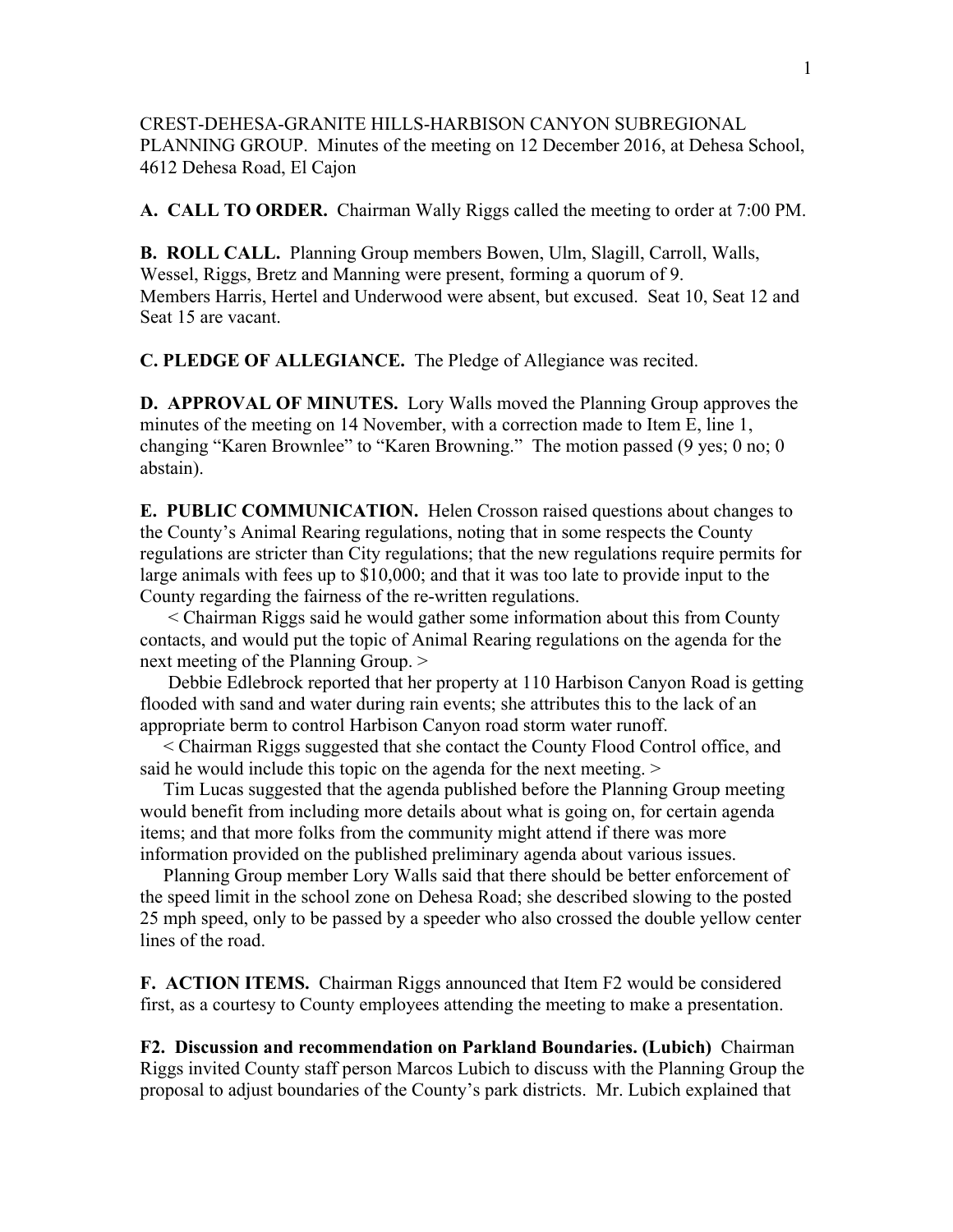the Department of Parks and Recreation is reviewing and considering revision of the Park Land Dedication Ordinance, and other aspects of funding, maintaining and improving new and existing County parks; and the Department requests input on all issues such as the definition of "active recreation" and restrictions on use of PLDO funds; alternative sources of funding for maintenance of existing parks; partnerships with nonprofit organizations, schools, water districts, etc. He pointed out that the current boundaries of the park districts do not exactly match the established boundaries of the County's Subregional and Community Planning Group planning areas; that the County's proposed adjustment to match exactly the boundaries of park districts and planning areas would result in a net loss of 500 acres of park district land in the Crest-Dehesa-Granite Hills-Harbison Canyon Subregion; and that there would be no changes to the existing policies regarding determination, collection and administration of PLDO fees.

 Chairman Riggs stated that since the project to revise DPR policies and boundaries will extend until July 2018, the Planning Group will not take any action at this time; and the County can return in the future to give an updated presentation about any proposed changes to DPR policies and ordinances.

## **F1. Property Specific Request General Plan Amendment and Rezone GPA 12-005-**

**REZ14-006. (Johnston)** Chairman Riggs introduced Mr. Kevin Johnston and invited him to explain the proposed General Plan Amendment and Rezone. Mr. Johnston reviewed some of the history of the subject property since the 2011 Plan Update, including the process for reconsidering a Property Specific Request, which has led to the current GPA 12-005-REZ14-006. He discussed with Group members various factors that are relevant to the appropriate designation and density of development allowed for the property, which included the fire hazard potential, protected wildlife corridors, emergency secondary road access, and septic system soil percolation limitations. Group Chairman Riggs noted that the Planning Group previously recommended further consideration of 14 lots for the property, and that a 2-acre minimum lot size would be helpful for providing adequate soil percolation. Johnston and the Group discussed the possibility of designating a portion of the property SR-2, the area of which would be calculated to yield only 14 units.

 Darin Wessel moved the Planning Group recommends consideration of a separate alternative for the amendment and rezone GPA 12-005-REZ14-006, adjusting the proposed SR-2 area in total acres, using the GSI slope model, to yield 14 residential units. The motion passed (9 yes; 0 no; 0 abstain).

## **F3. Padre Dam presentation regarding Advance Water Purification Program.**

Chairman Riggs introduced Maggie Berger, Padre Dam Water District Communications Assistant, and invited her to give the Group her presentation and update about the District's Advanced Water Purification Program. Ms. Berger's slide show presentation described treating wastewater with reverse osmosis, ultraviolet radiation and advanced oxidation to purify it sufficiently for potable reuse. She described a demonstration pilot treatment plant that has been continuously operating successfully at a rate of 100,000 gallons per day for more than a year; and she left information brochures and business cards, and invited interested persons to contact her about any questions.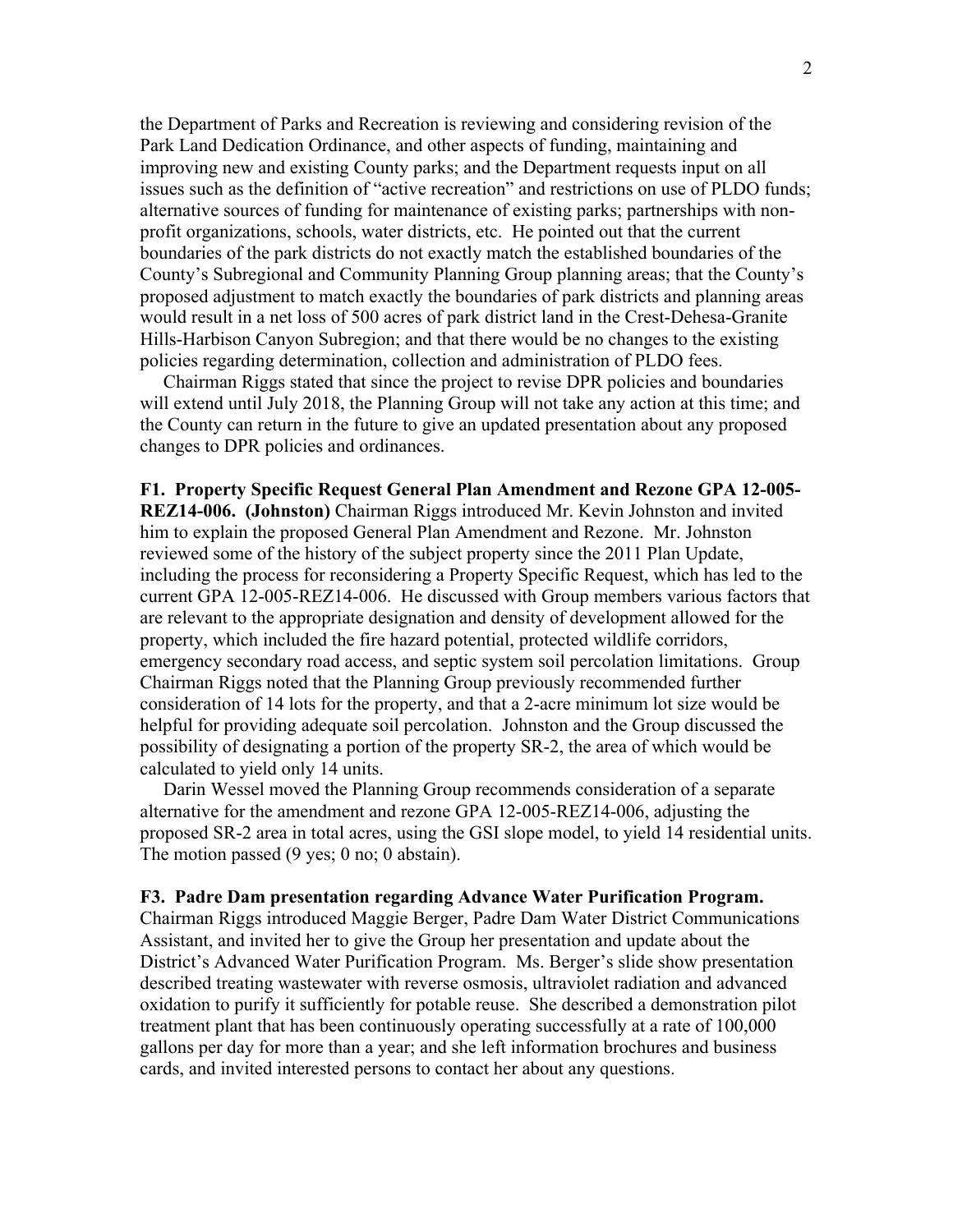## **G. GROUP BUSINESS.**

**G1. Consideration of member application for the Planning Group.** Chairman Riggs introduced Tim Lucas, registered voter and resident of Granite Hills, who has submitted an application to be nominated by the Planning Group for appointment by the Board of Supervisors to fill vacant Seat 15 of the Planning Group. Tim briefly stated that he understood and respected the responsibilities and Group membership activities that are associated with appointment to a Planning Group seat, and that he would feel honored to be nominated by the Planning Group for appointment by the Board of Supervisors.

 Pat Ulm moved that the Planning Group nominates Tim Lucas, Granite Hills, and recommends that the Board of Supervisors appoints him to Seat 15 of the Crest-Dehesa-Granite Hills-Harbison Canyon Subregional Planning Group. The motion passed (9 yes; 0 no; 0 abstain).

**G2. Discussion on lack of Code Enforcement regarding unusable/abandoned vehicles and other equipment in Dehesa.** Chairman Riggs tabled this item, postponing the discussion until the January meeting.

**G3. Clarification of standards to apply when brush clearance is necessary in open space, and possible need to require replanting of over-cleared habitat. (Wessel)** Chairman Riggs tabled this item, postponing it until the January meeting.

**G4. Election of Planning Group Officers for 2017.** Wally Riggs recused himself as Chairman, and assigned Chair authority for this item to Mary Manning, Chair of the Nominating Committee for 2017 Planning Group Officers. Mary Manning reported that the Nominating Committee learned that Wally Riggs volunteered to serve again, if elected as Chairman; that Darin Wessel volunteered to serve again, if elected, as Vice-Chairman; and that Bill Bretz volunteered to serve again, if elected, as Secretary. She asked if there were any other nominations from the Group for any of the officer positions; receiving no other nominations, Mary moved that the Planning Group approves the slate of Group Officers for 2017 of 1) Wally Riggs for Chairman, 2) Darin Wessel for Vice-Chairman, and 3) Bill Bretz for Secretary. The motion passed (9 yes; 0 no; 0 abstain).

 The newly elected Group Officers fort 2017 are: Chairman: Wally Riggs; Vice-Chairman: Darin Wessel; Secretary: Bill Bretz.

**G5. Announcements and correspondence received.** Chairman Riggs reported receiving an email notice from the Department of Public Works Project Manager stating that right turn lane project at the Dehesa Road/Harbison Canyon Road Intersection is scheduled to start 17 July 2017, and extend until sometime in October.

**G6. Subcommittee Reports. Request for current Park Priority List.** Chairman Riggs asked Judy Bowen, PLDO Subcommittee Chairperson, to check with the County Department of Parks and Recreation about the proper form and procedure for submitting an updated PLDO Park Projects Priority List for the Subregion's County parks.